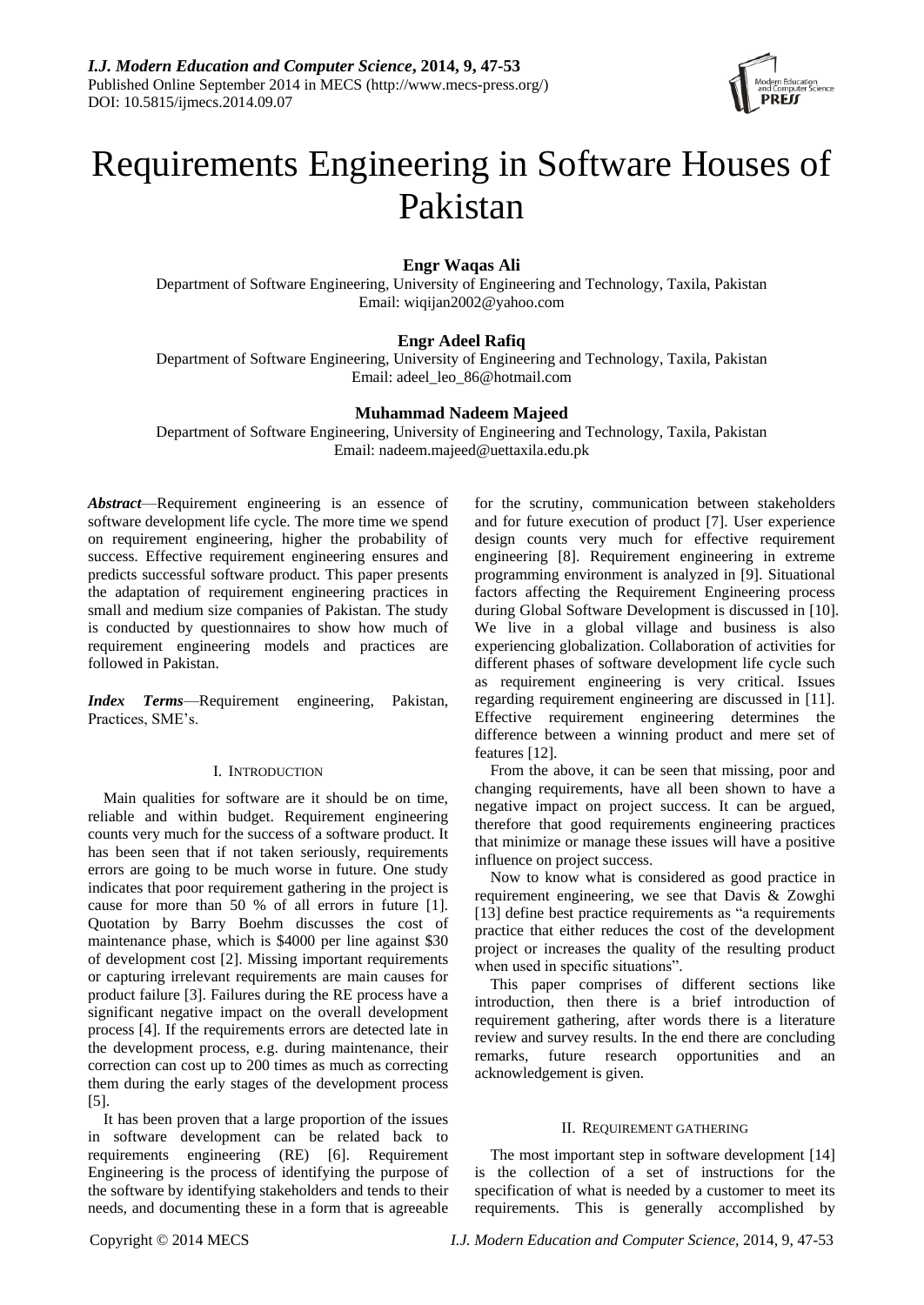interviews and participatory design, which involves face to face communication, where this is not possible, there is relying on questionnaires [15].

*A. Interpret business requirements and produce system requirements.*

#### *B. Bringing on the functional requirements*

If the requirements are incorrect, inaccurately or incompletely specified there is little chance the answer will be what is needed. Requirements are the basis on which potential solutions are evaluated, identify what is needed. They are not the solution rather they provide a definition of what the solution needs to address.

#### III. RELATED WORK

South Asia is going to be heaven for outsourcing, but there are not very much published studies' regarding software development constructs [16]. In New Zealand a thorough survey resulted in four studies relating to software development practice in New Zealand, out of these only two was about requirement engineering.

In these studies there was a use of questionnaires and telephone interviews, it was sent to 65 companies and interview was also conducted with senior members of each company [17, 18].

Other studies in New Zealand covered software development process generally, in these there was a focus on the use of CASE tools, which results in support of day to day activities in the development process [19, 20].

In Australia also questionnaire was used to target 16 companies, the study focused on effort required for requirement engineering activities in projects and this study also showed a difference in effort for different kinds of project e.g. external projects and in house development [21].

In European countries, these studies focused on SMEs (small and medium enterprises). There are 3 studies which show this. In Europe SMEs have employees less than 250 and small companies have less than 10 employees. On Germany study targeted 10 companies, it focused on aspects like maturity level of software engineering, strategic issues like quality and process improvement and cooperation with external contractors, companies also found that most of their issues are of modelling, requirement document and inspections [22].

Another study [23, 24] targeted 4 companies 2 in Ireland and 2 in Sweden. The findings of this showed the belief that "small companies are less likely to have mature requirement engineering practices" is not right, risk management is less prioritized process and requirement management is least satisfactory process.

A third study targeted 12 Finnish companies. Three of them had less than 10, five have in the range of 11- 50 and four over 150 employees [25]. Survey findings were related to technology transfer in requirement engineering, automation of requirements engineering practices, development and improvement in requirement engineering practices.

One study by web based survey in China emphasizes on how elicitation and representation of requirement is done by RE persons [26]. Negligence of risk factors and conflict management in 27 Malaysian firms is shown in [27].

Point of note is that all these studies used questionnaires or interviews or mixture of these. There is much variation in adoption of requirements engineering practices; this depends on the type of project, number of employees and size of project.

Most of proposed requirements engineering techniques work only in large enterprises; these techniques appear to be ineffective for very small firms which comprised of 3.6 developers. On study in Chile tries to identify current practices and challenges to adopt appropriate requirement engineering practices in small firms [28].

According to (Pakistan Software Export Board, PSEB, 2006) IT industry is about 700 million US dollars with annual turnover of 70-80 million US dollars. Software industry in Pakistan is not performing up to its full potential. Pakistan economy is 1/5 of Indian economy, Indian industry is of 26 billion Us dollars from domestic participation of 8.2 billion US dollars and international of 17.9 billion US dollars, all these figures show that the software industry of Pakistan is not in pace with competitive countries [29].

Indian software export revenue is 218% with 17% of Pakistan export revenue; this figure signifies enormous space to increase software export revenue [30]. According to Pakistan Software Export Board (PSEB), the local software industry lags behind in characteristics like quality, low project cost, poor requirement gathering and infrastructure issues. Software houses in Pakistan are unable to attract national and international customers, there is much need to improve in quality to open their way to an international marketplace. According to (PSEB, 2008) there are 495 software houses, in Karachi, 459 in Lahore, 373 in Islamabad and 92 in other cities [31]. Percentage of software houses with ISO certification is 8 % and only 1% of software houses are CMM certified and 91 % are working without any standards [32].

Small and medium size firms of Pakistan were also assessed in context of requirement engineering practices, potential limitation in practicing and solutions in these situations were also proposed [33]. South Asia is going to be heaven for outsourcing, but there are not very much published studies' regarding software development constructs [16]. In New Zealand a thorough survey resulted in four studies relating to software development practice in New Zealand, out of these only two was about requirement engineering.

In these studies there was a use of questionnaires and telephone interviews, it was sent to 65 companies and interview was also conducted with senior members of each company [17, 18].

Other studies in New Zealand covered software development process generally, in these there was a focus on the use of CASE tools, which results in support of day to day activities in the development process [19, 20].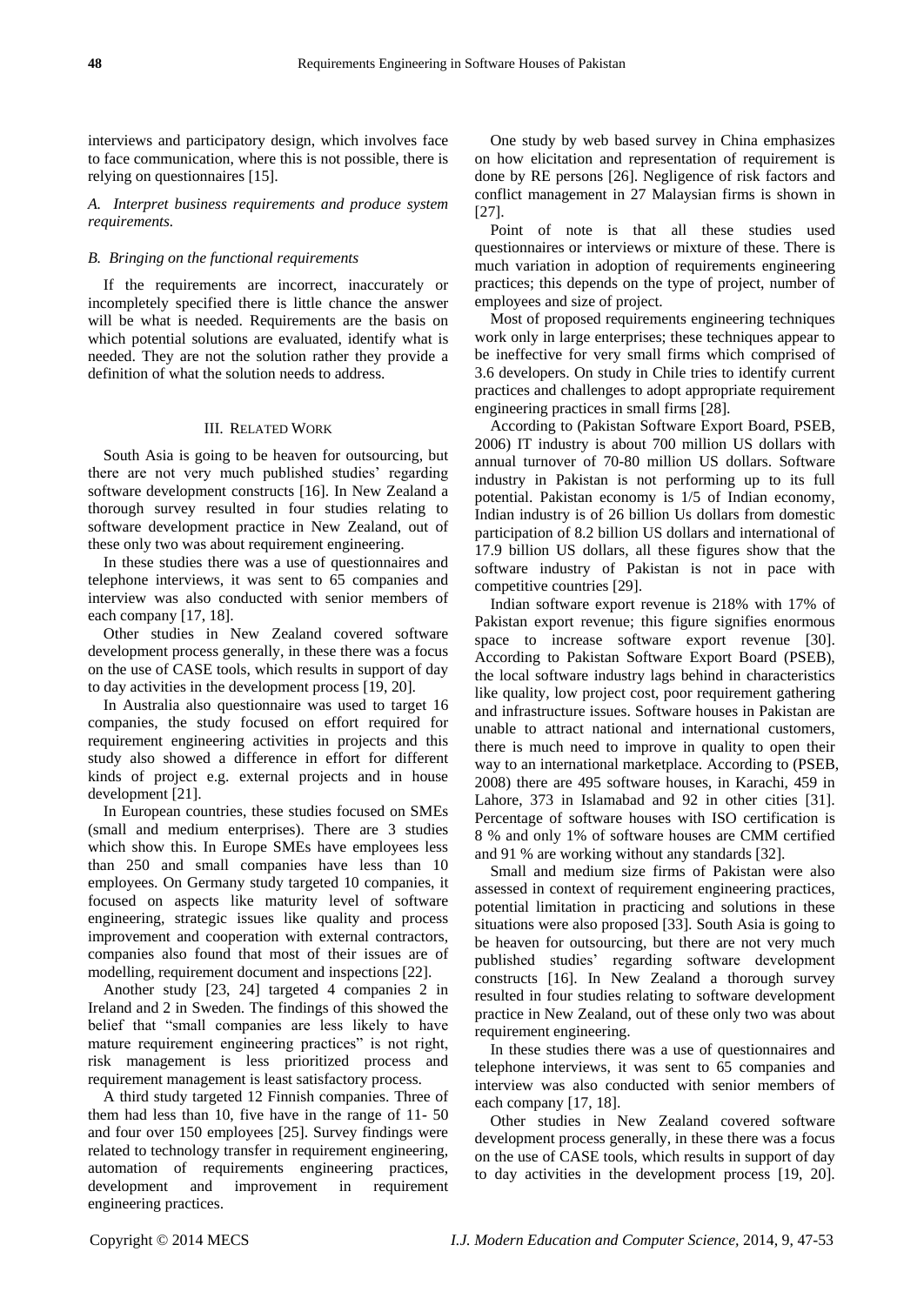In Australia also questionnaire was used to target 16 companies, the study focused on effort required for requirement engineering activities in projects and this study also showed a difference in effort for different kinds of project e.g. external projects and in house development [21].

In European countries, these studies focused on SMEs (small and medium enterprises). There are 3 studies which show this. In Europe SMEs have employees less than 250 and small companies have less than 10 employees. On Germany study targeted 10 companies, it focused on aspects like maturity level of software engineering, strategic issues like quality and process improvement and cooperation with external contractors, companies also found that most of their issues are of modelling, requirement document and inspections [22].

Another study [23, 24] targeted 4 companies 2 in Ireland and 2 in Sweden. The findings of this showed the belief that "small companies are less likely to have mature requirement engineering practices" is not right, risk management is less prioritized process and requirement management is least satisfactory process.

A third study targeted 12 Finnish companies. Three of them had less than 10, five have in the range of 11-50 and four over 150 employees [25]. Survey findings were related to technology transfer in requirement engineering, automation of requirements engineering practices, development and improvement in requirement engineering practices.

One study by web based survey in China emphasizes on how elicitation and representation of requirement is done by RE persons [26]. Negligence of risk factors and conflict management in 27 Malaysian firms is shown in [27].

Point of note is that all these studies used questionnaires or interviews or mixture of these. There is much variation in adoption of requirements engineering practices; this depends on the type of project, number of employees and size of project.

Most of proposed requirements engineering techniques work only in large enterprises; these techniques appear to be ineffective for very small firms which comprised of 3.6 developers. On study in Chile tries to identify current practices and challenges to adopt appropriate requirement engineering practices in small firms [28].

According to (Pakistan Software Export Board, PSEB, 2006) IT industry is about 700 million US dollars with annual turnover of 70-80 million US dollars. Software industry in Pakistan is not performing up to its full potential. Pakistan economy is 1/5 of Indian economy, Indian industry is of 26 billion Us dollars from domestic participation of 8.2 billion US dollars and international of 17.9 billion US dollars, all these figures show that the software industry of Pakistan is not in pace with competitive countries [29].

Indian software export revenue is 218% with 17% of Pakistan export revenue; this figure signifies enormous space to increase software export revenue [30]. According to Pakistan Software Export Board (PSEB), the local software industry lags behind in characteristics

like quality, low project cost, poor requirement gathering and infrastructure issues. Software houses in Pakistan are unable to attract national and international customers, there is much need to improve in quality to open their way to an international marketplace. According to (PSEB, 2008) there are 495 software houses, in Karachi, 459 in Lahore, 373 in Islamabad and 92 in other cities [31]. Percentage of software houses with ISO certification is 8 % and only 1% of software houses are CMM certified and 91 % are working without any standards [32].

Small and medium size firms of Pakistan were also assessed in context of requirement engineering practices, potential limitation in practicing and solutions in these situations were also proposed [33].

#### IV. QUESTIONNAIRES

A questionnaire is a way to gather information about a problem in the question [34]. It is a list of questions and space for answers about a problem for which one is interested to find a solution [34]. Respondents of the questionnaire should be kept informed about the outcomes of the survey [35]. When a respondent answers a question, there is a feel of face to face communication with another person.

Questionnaires are usually employed:

- *A. To collect factual data in order to classify people and their circumstances*
- *B. To gather straightforward information relating to people's behaviour*
- *C. Interest of people about particular interest.*

Questionnaires should not be used

- *A. Investigation of complex topics in greater details*
- *B. Investigation of controversial subjects.*
- *C. As an 'easy' option which will require little time or effort (a common misunderstanding)*

#### V. SURVEY RESULTS

In this survey we decided to use the questionnaire to target as much organization as possible. The survey was limited to 20 questions with motive was to attain higher results. The questionnaire was sent to 36 software companies, out of which 17 replies were received. It was sent to one of the staff members of companies known to us. None of the companies answered a hundred percent. Some questions received maximum answers while some minimum. Below answers of each question in the survey are presented.

#### *A. What is Your Job Title?*

This question employed variation in its response. Only 4 respondents appeared to be from a managerial background with variation in titles like Team Lead, Solution Architect, Project Manager and CEO, etc. Only one title of the Solution Architect appears to be involved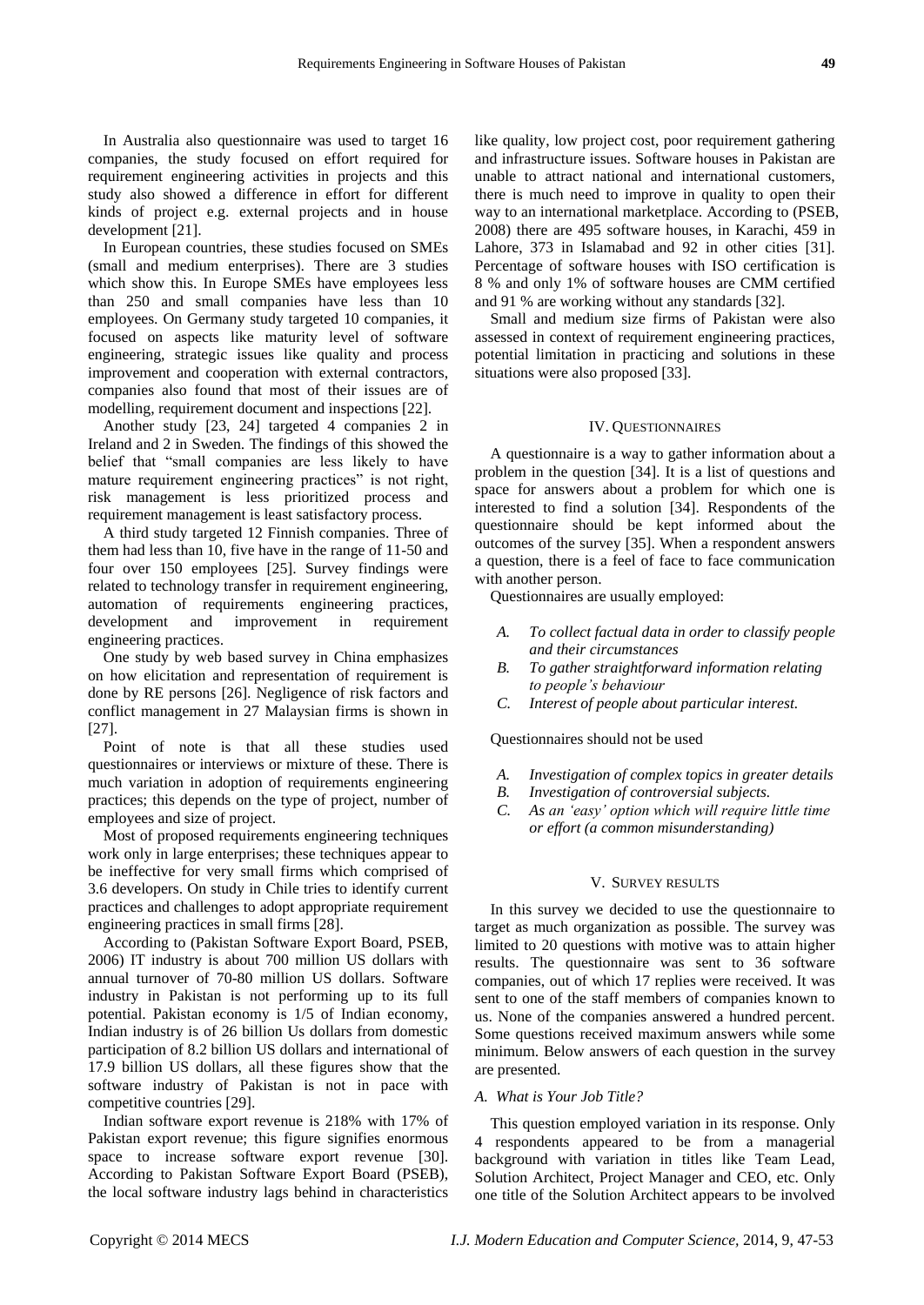in Requirement Engineering. Rest of respondents was from a development background. All these phenomena are implicit because those respondents which identified themselves from managerial background, in reality they may be from development.

#### *B. CMM Level of An Organization*

This question also employed variations in its answer. 9 of the organizations have no knowledge of their CMM level. This indicates implicitly that they are at level 1. Only 2 of the target organization identified themselves on level 5. Another 2 were from level 2 and 3. One explicitly mentioned it on level 1, 58% of the organizations is at level 1. This factor is very important in the survey because it shows the following software engineering processes followed in Software development companies.

| No of Organizations | <b>CMM</b> Level                                 |
|---------------------|--------------------------------------------------|
| 10                  | No Knowledge about their CMM<br>level, (Level 1) |
|                     |                                                  |
|                     | っ                                                |
|                     |                                                  |
|                     |                                                  |

Table 1. CMM LEVEL OF ORGANIZATIONS

# *C. No of Employees.*

In response to this question only 17% of target organizations have 4 to 10 employees. The next range involves organizations with less than 100 employees. 23% of organizations qualify for this range. The next range involves less than 500 employees, in this range 5% has 300 employees, and 11 % have 400 employees. Rest figures are above 500 and only 3 organizations fall in this category with one having 550, the other having more than 1000 and last having 3000 employees.

Table 2. No of Employees

| Number of Organizations | Number of Employees |
|-------------------------|---------------------|
| ◠                       | $<$ 10              |
|                         | < 100               |
|                         | $<$ 300             |
|                         | $<$ 400             |
| ◠                       | >500                |
|                         | >1000               |
|                         | $= 3000$            |

### *D. No of Employees dedicated for Requirement Engineering.*

This question relates very much to the last question. This is very interesting reality that 100% of the organizations have some staff dedicated to the tasks of requirement engineering. Variation lies in the percentage of staff dedicated to this. One organization has only 0.36% of staff for requirement engineering. 35% of organizations have 10% to 12% of their total employees dedicated to requirement engineering. One organization has 25, the other has 50% and one has 20% of their staff for requirement engineering.

Table 3. Dedicated employees for Requirement Engineering

| No of Organizations | Percentage of Staff |
|---------------------|---------------------|
|                     | 36                  |
|                     | $10 - 12$           |
|                     | 25                  |
|                     | 50                  |
|                     | 20                  |

# *E. No of Employees engaged for short term in Requirement Engineering.*

In response to this question, 10 organizations engage less than 50% of their employees dedicated to requirement engineering for short term in requirement engineering. All the above establishments have less than 100 employees, with the exception of 2 having 300 and 400 employees. Shocking reality observed in this survey that organization with above 1000 employees engage 500 times more employees, even in the short term for requirement engineering.

# *F. Is There a Use Of automated Tools for Requirement Engineering?*

The results of this question have an astonishing reality that 3 out of 17 respondent organizations use automated tools for requirement engineering with one using Microsoft Project, Rational Rose, other using client message board and the last one using Microsoft Visio and Visual Studio. The rest of the organizations have no idea of using automated tools for this important activity in software development.

Table 4. Automated tools used by organizations

| No of Organization | Name of Tool                         |
|--------------------|--------------------------------------|
|                    | Microsoft Project, Rational Rose     |
|                    | Client message board                 |
|                    | Microsoft Visio and Visual<br>Studio |

#### *G. Training of Automated Tools*

This question in a survey got a very unique answer with only 1 of organization using Microsoft Visio and Visual Studio provides training of only 1 week to its employees. The rest of the organizations have no idea of training of automated tools.

## *H. Primary Activity for Requirement Engineering*

Each of the respondent organizations employs different activity for requirement engineering. 1 organization employs mock-ups, other 1 uses interviews using echo technique, other 1 of organizations in web projects creates a prototype of website to show to the client that he needs actually, other 1 uses communication with the company representative, other 1 incorporates meeting with the customer for requirement gathering, other 1 communicates design of the project by interaction with client, other 1 uses the requirement document sent by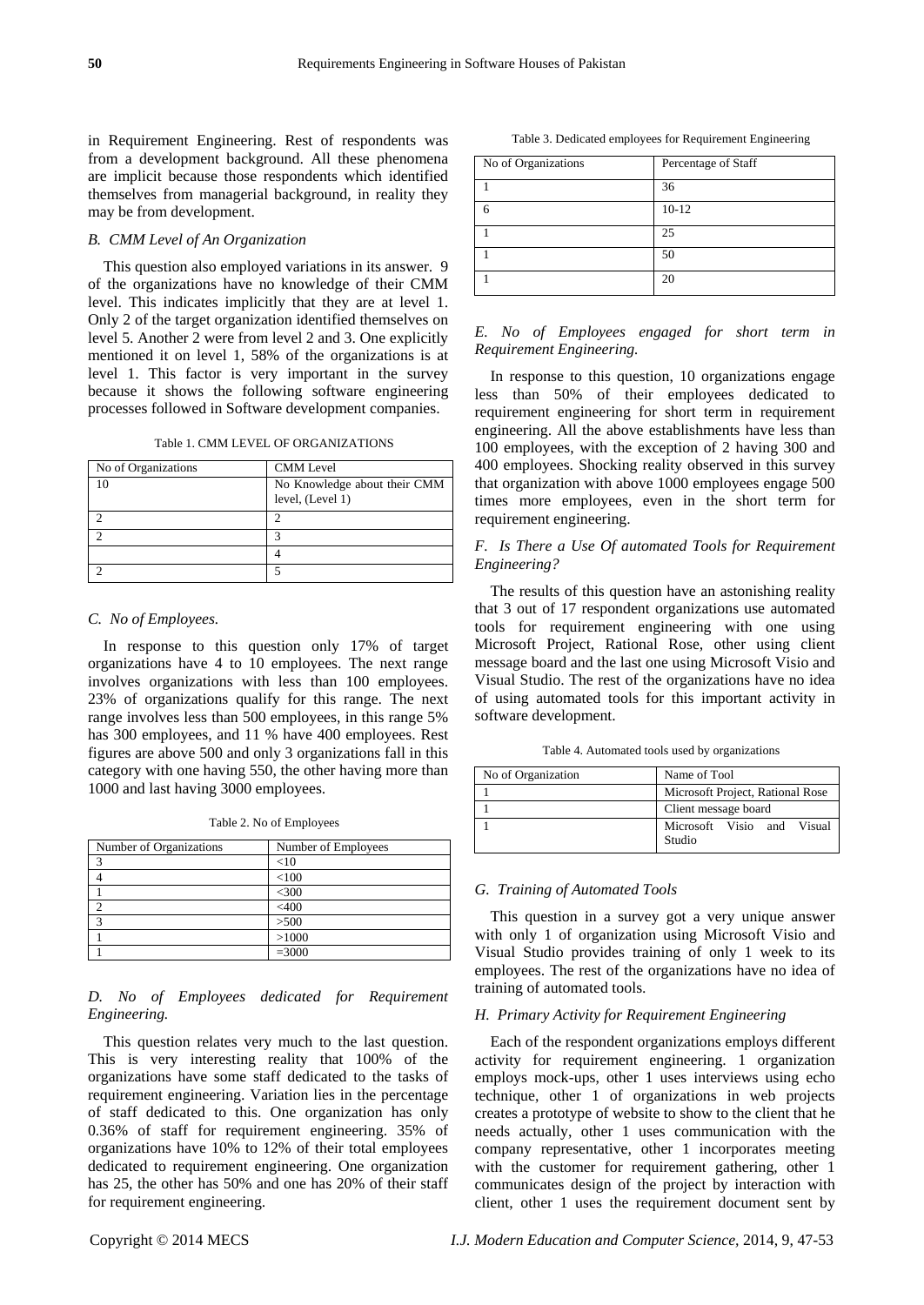customer and discussion of work flow on software on Skype or any instant messenger, other 1 generates Software Requirement Specification by client interaction, other 1 submits proposal, generates Inception report, conducts site visits and uses questionnaire to elicit requirements and staff of other 1 does brainstorming, make use cases and uses reusable components of old projects. Rest of companies didn't answer for this.

# *I. Are Use Cases being used?*

10 of respondents showed that they use Uses Cases in order to elicit requirements from the customers. 1 uses Use Cases only in large projects which involve large user interaction, other 1 uses Use Cases for design and documentation purposes. Remaining (4) doesn't use this important activity of requirement engineering.

### *J. Are Data Flow Diagrams being used?*

 One organization in Web Projects uses Website Wire Frames, other 1 uses this important activity in only large projects. 78% of respondent organizations use this important activity to show the processing of data by different inputs and outputs of the future system. Remaining 2 don't use this important activity.

#### *K. Are Class Diagrams being used?*

Static diagram to show participating classes with their properties, methods and mutual relationship among objects.

This survey shows that 1 organizations use class diagrams for only large projects. 8 respondent organizations use class diagrams as their normal routine in requirement engineering. The remaining 9 of the organizations doesn't use class diagrams in requirement engineering.

### *L. Type of Project frequently done by Your Organization.*

This question got a 100% response. Only 2 organizations specialize in Mobile applications like mobile games. 1 only specializes in Desktop projects. 4 specialize only in Web projects. 8 organizations specialize in the multiple types of platforms like Desktop; Web and Mobile platforms with one out of them specialize additionally in Enterprise Web and Enterprise Data Warehousing.

# *M. Type of Project Following Intense Requirement Engineering Practices.*

Referring to the answer of the above question, organizations specializing in Mobile Applications follow intense requirement engineering practices in Mobile platform projects. Same is the case for Web Projects, additionally one organization specializing in multiple type also conduct intense requirement engineering practices for Web projects. One reply states that it depends upon the nature of the product not the type of product. For rest of organization this is done for Desktop applications.

*N. Type of Project Following Normal Requirement Engineering Practices.*

This question also relates very much to a last one. An organization which is specialized for Enterprise Applications follows normal requirements engineering practices in Data Warehousing Applications. Same is for Desktop technologies, Web and Mobile platform. One from the organization specializes in multiple platforms does the same for ERP, other for very large projects, others follow these practices in short mobile applications and in projects which has fixed deadlines. One organization sometimes follows normal requirements engineering practices in Web projects.

# *O. Type of Project Do Not Follow Requirement Engineering Practices.*

This question also got a varying response. 5 respondents replied that they don't do any kind of project in which they don't do requirement engineering. 1 organization specializing in Desktop projects answered this question with Web projects, 1 replied with Training projects in which they don't follow requirement engineering. 1 replied with the answer of the small business's introductory site, 1 mentioned simple mobile applications, 1 mentioned project with the time frame of less than 2 days. 3 didn't answer this question.

# *P. The success ratio of Projects Following Intense Requirement Engineering Practices.*

8 respondents of this survey indicated the ratio of above 90% success ratio of projects following intense requirement engineering practices. 3 indicated this ratio above 80%. Only 1 mentioned this ratio as 70%. 5 of respondents didn't answer this question seems they are not aware of this.

# *Q. The success ratio of Projects Following Normal Requirement Engineering Practices.*

In response of this question one replied only with the words of average, the percentage of other respondents is above 50 and less than 80%. One exception is that percentage of this question match with the percentage of the last question. 4 of the organizations didn't answer to this question.

# *R. The success ratio of Project Don't Follow Requirement Engineering Practices At All.*

When discussing the percentage for this question every respondent replied with 0% to less than 50%, one mentions with the only exception of 60% from above organization. Only one mentioned that we don't get anything without requirement engineering. 4 of the organizations didn't answer to this question.

## *S. Median Length of Projects.*

This question also got a varying response. 8 Organizations have employees less than 60 mostly involved in the projects of duration which ranges from days to weeks to less than 6 months with one takes 6 months to 2 years. The astonishing fact is that these organizations' main focus is on Web projects. One organization with more than 1000 employees, 30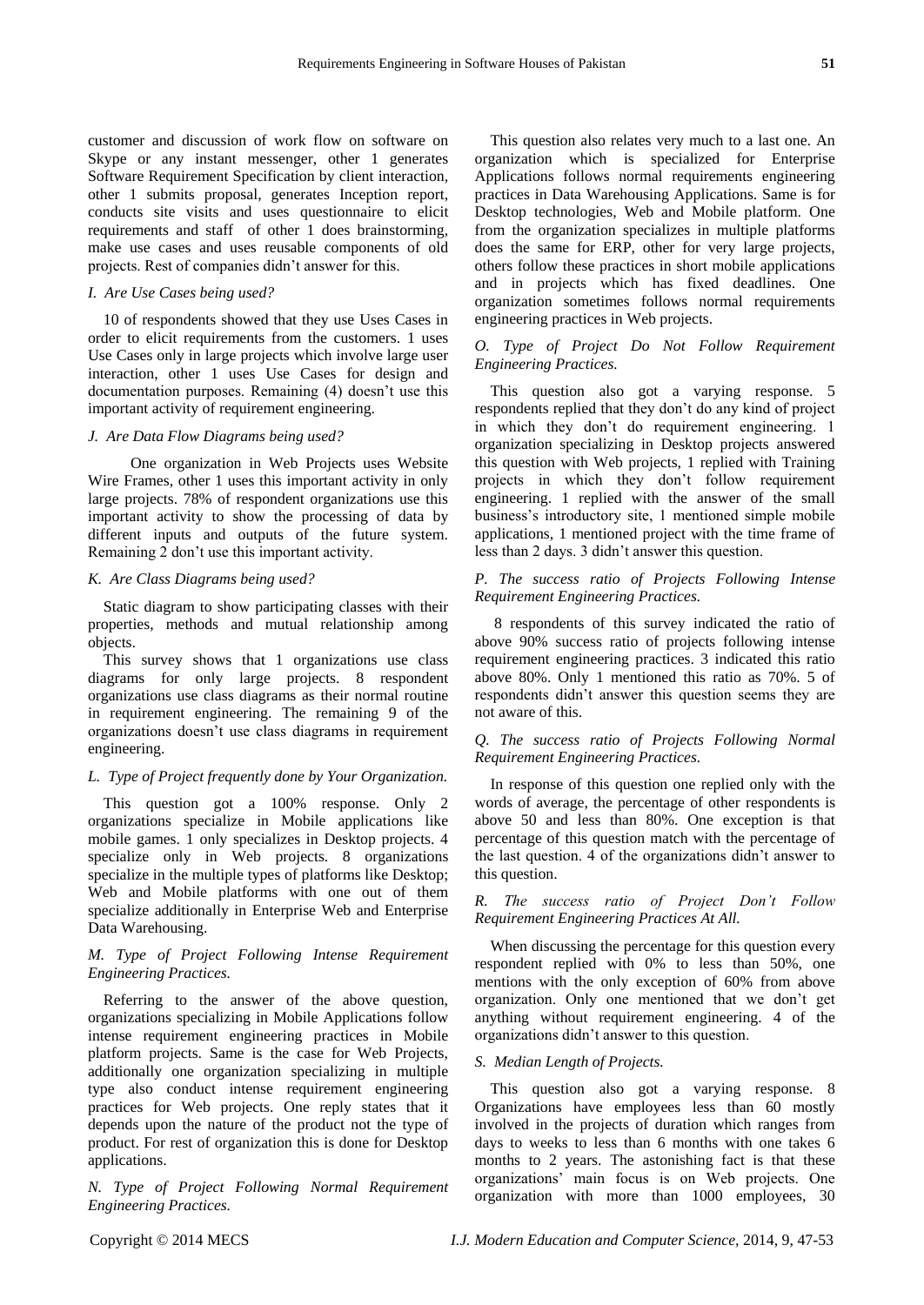employees works at a time on a specific project to complete in 3 to 5 months. One with 300 employees takes time about 1 week to 7 years.

# *T. Significance of Using Requirement Engineering Practices in Organization.*

Respondents in the survey answered this by the bunch of statements, i.e. which are that without requirement engineering they wouldn't be able to complete a single project, considering this as a backbone in a company's working model, other specified, it of immense importance in Government projects, another one specified it for timely deliverables and quality assurance that leads to achieve business goals. Answer from another organization names requirement engineering for clearance of software requirements, manageable projects, job divisions, results within the anticipated time frame, one praises requirement engineering for helping in bringing at a point to reach an agreement between customer and organization. One organization names it as a must process which must be done with it, other terms, it's a symbol of success for success in projects. One mentions it as the most important part in software development life cycle, absent requirements; they wouldn't be able to find an exhaust system. One mentions it with the words of highly significant. One specifies that Requirement engineering process helps a lot in avoiding surprises to stakeholders and, indeed, it has a big impact on the success of projects in every organization wherever this methodology is being applied. Specifically talking about this organization, most of the projects have been successfully completed and deployed in client environment by following requirements engineering practices. 4 of the organizations didn't answer for this.

#### VI. CONCLUSION AND FUTURE WORK

The main objective of the above research is to show how much of requirement engineering principles are being followed in the software industry of Pakistan. Thing of note is that most of the standards of requirement engineering are not pursued in small and medium size companies. Processes are immature and need enhancements. There is not much use of automated tools for activities relating to overall software development. There is no concept of training of employees, even in large software houses. It is generally an adhoc approach employed in every activity of software engineering specially requirement engineering. Above is response from only 17 organizations, in future this will be extended to more than 50 organizations.

#### ACKNOWLEDGMENT

The authors are most grateful to a CEO's, project directors and staff involved in requirement engineering for their precious time and information contributed by them to carry out this research.

#### **REFERENCES**

- [1] G Frederick P. Brooks Jr, "The Mythical Man Month", Essays on Software Engineering, Anniversary Edition (2nd Edition).
- [2] Barry W. Boehm, Software Engineering Economics.
- [3] Kalimullah Khan, P.V.V.Kumar, Azeem Ahmad, Tabassum Riaz, Waheed Anwer, M. Suleman, Omer Ajmal, Tenvir Ali, A.V.K.CHAITANYA 
"Requirement Development Life Cycle: The Industry Practices<sup>5</sup> in 2011 Ninth International Conference on Software Engineering Research, Management and Applications.
- [4] T. Hall, S. Beecham and A. Rainer, "Requirements problems in twelve software companies: An empirical analysis‖, IEEE Software, vol 149, no. 5, pp. 153-160, 2002.
- [5] M. Niazi and S. Shastry, "Role of requirements engineering in software development process: An empirical study", Proc. Of the 7th Intl. Multi Topic Conf. (INMIC2003), IEEE Computer Society Press, Dec 2003 pp. 402-407.
- [6] H.F. Hofmann and F. Lehner, "Requirements engineering as a success factor in software projects", IEEE Software, vol 18, no 4, pp. 58-66, 2001.
- [7] B.A. Nuseibeh and S.M. Easterbrook, "Requirements engineering: A roadmap", Proc. Of the 22nd Intl. Conf. On Software Engineering (ICSE '00), IEEE Computer Society Press, June 2000, pp. 35 – 46.<br>Ambreen Nazir, Ayesha
- [8] Ambreen Nazir, Ayesha Raana, Nadeem Majeed,"Highlighting the role of Requirement Engineering and User Experience Design in Product Development Life Cycle", IJMECS, vol.6, no.1, pp. 34-40, 2014.
- [9] Muhammad Khalid, Sami ul Haq, Muhammad Naeem Ahmed Khan, "An Assessment of Extreme Programming Based Requirement Engineering Process", IJMECS, vol.5, no.2, pp.41-47, 2013.
- [10] Damian, D., "An empirical study of requirements engineering in distributed software projects: is distance negotiation more effective?" *Software Engineering Conference, 2001. APSEC 2001. Eighth Asia-Pacific*, vol., no., pp.149, 152, 4-7 Dec. 2001.
- [11] Khan, H.H.; Bin Mahrin, M.N.; Bt Chuprat, S., "Situational factors affecting Requirement Engineering process in Global Software Development," *Open Systems (ICOS), 2013 IEEE Conference on* , vol., no., pp.118,122, 2-4 Dec. 2013.
- [12] Ebert, C.; Hickey, A., "Requirements Engineering Industry Needs," *International Requirements Engineering, 2008. RE '08. 16th IEEE*, vol., no., pp.298, 298, 8-12 Sept. 2008.
- [13] Zowghi, D., Damian, D., & Offen, R. (2001). Field Studies of Requirements Engineering in a Multi-Site Software Development Organization: Research in Progress. Proc of the 5th Australian Workshop on Requirements Engineering, 14–20.
- [14] Dardenne, A., Fickas, S., and van Lamsweerde, A. (1991), Goal-directed Concept Acquisition in Requirements Elicitation, Proceedings of 61h lnternational Workshop on Software Specification and Design, pp. 14-21.
- [15] J.M. Moore and F.M.I. Shipman, & Idquo, A Comparison of Questionnaire-Based and GUI-Based Requirements, & rdquo, Proc. 15th IEEE Int'l Conf. Automated Software Eng., pp. 35-43, 2000.
- [16] Sison R., Jarzabek S, Hock O.S., Rivepiboon W., and Hai N.N. (2006) Software Practices in Five ASEAN Countries: An Exploratory Study. ACM Press, ICSE, Shanghai, China 628-631.